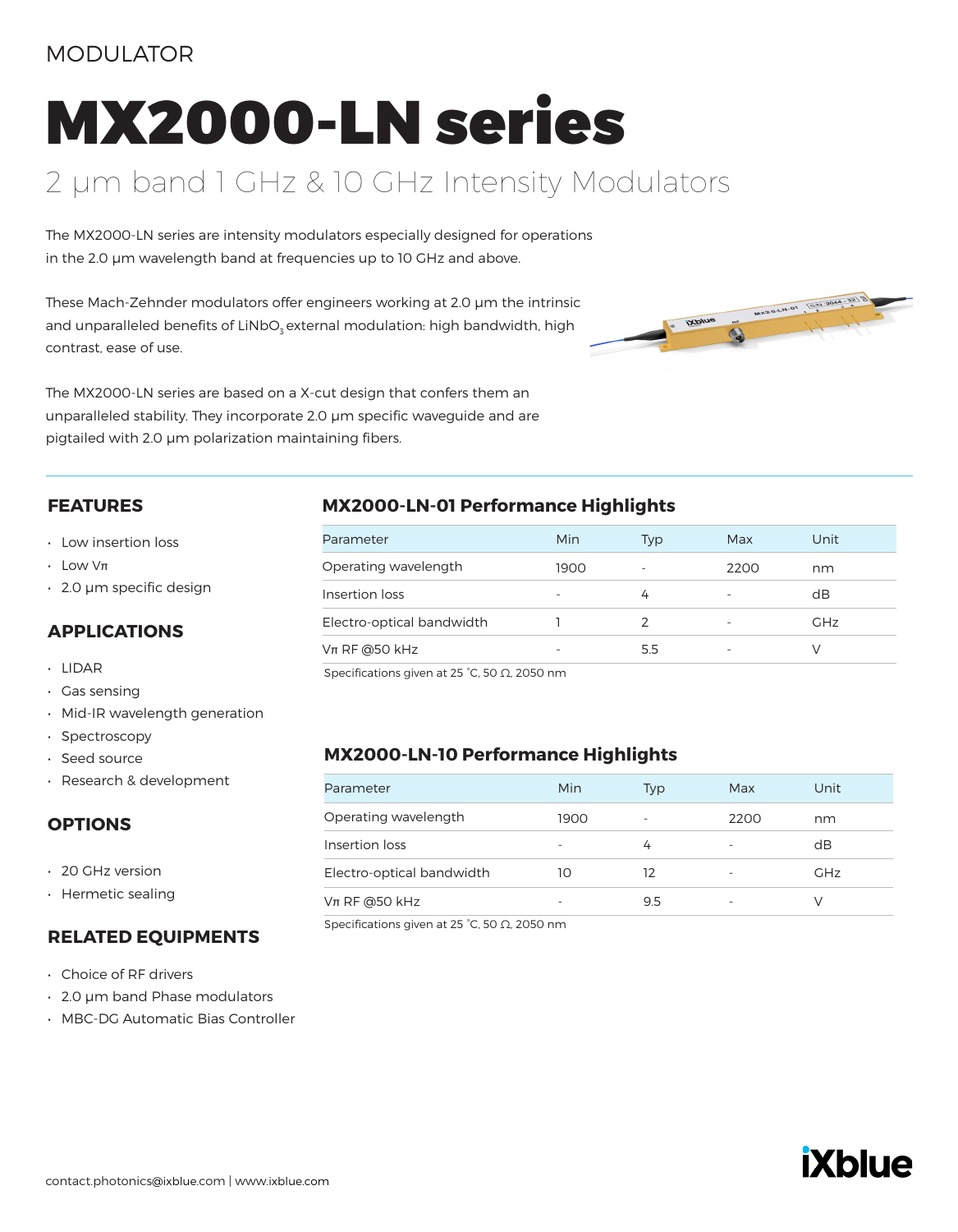## MODULATOR | **MX2000-LN SERIES** | 2/5

# MX2000-LN-01 1 GHz Intensity Modulator

## **Electrical Characteristics**

| Parameter                 | Symbol                      | Condition                   | <b>Min</b>               | Typ   | Max                      | Unit       |
|---------------------------|-----------------------------|-----------------------------|--------------------------|-------|--------------------------|------------|
| Electro-optical bandwidth | $S_{21}$                    | RF electrodes, from 500 MHz |                          | 2     | $\overline{\phantom{a}}$ | <b>GHz</b> |
| Ripple $S_{21}$           | $\Delta S_{21}$             | RF electrodes, $f < 2$ GHz  | $\overline{\phantom{a}}$ | 0.5   |                          | dB         |
| Electrical return loss    | $S_{11}$                    | RF electrodes, f < 2 GHz    | $\overline{\phantom{a}}$ | $-12$ | $-10$                    | dB         |
| $Vπ$ RF @50 kHz           | $V\pi$ <sub>RF 50 kHz</sub> | RF electrodes               | $\overline{\phantom{a}}$ | 5.5   | 6.5                      | V          |
| $Vπ$ DC electrodes        | $V\pi_{DC}$                 | DC electrodes               | $\overline{\phantom{a}}$ | 11.5  | 13                       | V          |
| RF input impedance        | $Z_{_{\text{in-RF}}}$       | $\overline{\phantom{a}}$    | $\overline{\phantom{a}}$ | 50    | $\overline{\phantom{a}}$ | Ω          |
| DC input impedance        | $Z_{\text{in-DC}}$          |                             | $\overline{\phantom{a}}$ |       | $\overline{\phantom{a}}$ | $M\Omega$  |

50 Ω RF input

## **Optical Characteristics**

| Parameter            | Symbol                   | Condition                                            | <b>Min</b>               | Typ                          | Max                      | Unit   |
|----------------------|--------------------------|------------------------------------------------------|--------------------------|------------------------------|--------------------------|--------|
| Crystal              | $\overline{\phantom{0}}$ | $\overline{\phantom{a}}$                             |                          | Lithium Niobate X-Cut Y-Prop |                          |        |
| Operating wavelength | Λ                        | $\overline{\phantom{a}}$                             | 1900                     | 2050                         | 2200                     | nm     |
| Insertion loss       | IL                       | Without connectors                                   | $\overline{\phantom{a}}$ | 4                            | 5.5                      | dB     |
| DC Extinction ratio  | ER                       | Measured with narrow source<br>linewidth < $200$ MHz | - 20                     | 22                           | $\overline{\phantom{a}}$ | dB     |
| Optical return loss  | ORL                      | $\overline{\phantom{a}}$                             | -40                      | $-45$                        | $\overline{\phantom{a}}$ | dB     |
| Chirp                | α                        | $\overline{\phantom{0}}$                             | $-O.1$                   | O                            | O.1                      | $\sim$ |

All specifications given at 25 °C, 2050 nm, unless differently specified.

## **Absolute Maximum Ratings**

Stresses in excess of the absolute maximum ratings can cause permanent damage to the device. These are absolute stress ratings only. Functional operation of the device is not implied at these or any other conditions in excess of those given in the operational sections of the data sheet. Exposure to absolute maximum ratings for extended periods can adversely affect device reliability.

| Parameter             | Symbol     | Min                      | Max   | Unit        |
|-----------------------|------------|--------------------------|-------|-------------|
| RF input power        | $EP_{in}$  | $\overline{\phantom{0}}$ | 28    | dBm         |
| <b>Bias Voltage</b>   | $V_{bias}$ | $-20$                    | $+20$ | $\vee$      |
| Optical input power   | $OP_{in}$  | $\overline{\phantom{a}}$ | 20    | dBm         |
| Operating temperature | OT         |                          | $+70$ | $^{\circ}C$ |
| Storage temperature   | ST         | -40                      | $+85$ | $^{\circ}C$ |

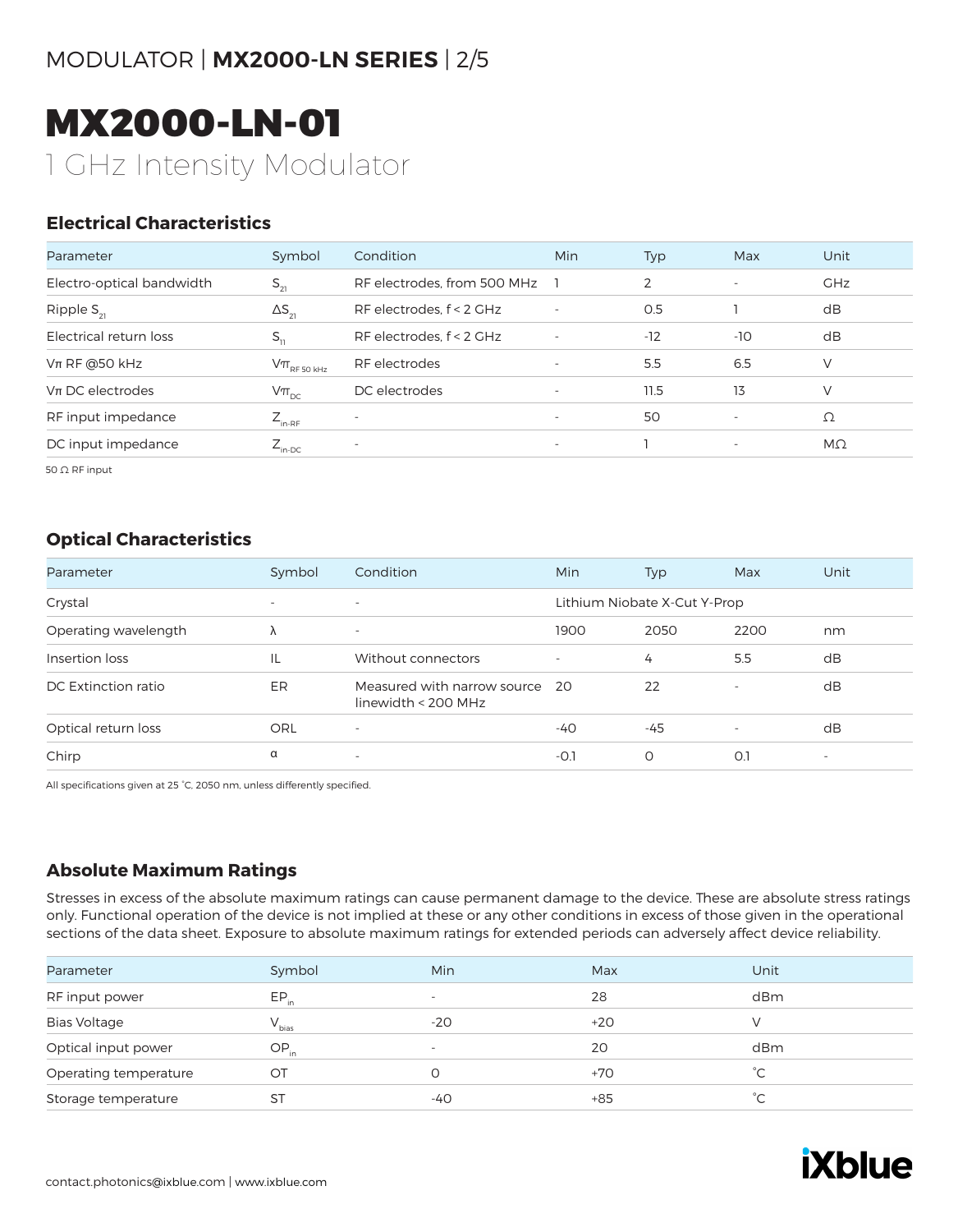## MODULATOR | **MX2000-LN SERIES** | 3/5

# MX2000-LN-10 10 GHz Intensity Modulator

## **Electrical Characteristics**

| Parameter                 | Symbol                                                                              | Condition                 | <b>Min</b>               | Typ   | Max                      | Unit       |
|---------------------------|-------------------------------------------------------------------------------------|---------------------------|--------------------------|-------|--------------------------|------------|
| Electro-optical bandwidth | $S_{21}$                                                                            | RF electrodes, from 2 GHz | 10                       | 12    | $\overline{\phantom{a}}$ | <b>GHz</b> |
| Ripple $S_{21}$           | $\Delta S_{21}$                                                                     | RF electrodes, f < 2 GHz  | $\overline{\phantom{a}}$ | 0.5   |                          | dB         |
| Electrical return loss    | $S_{11}$                                                                            | RF electrodes, f < 10 GHz | $\overline{\phantom{a}}$ | $-12$ | $-10$                    | dB         |
| $Vπ$ RF @50 kHz           | $\mathsf{V}\pi_{\scriptscriptstyle\mathrm{RF}\,50\,\scriptscriptstyle\mathrm{kHz}}$ | RF electrodes             | $\overline{\phantom{a}}$ | 9.5   | 11                       | V          |
| $Vπ$ DC electrodes        | $V\pi_{\text{pc}}$                                                                  | DC electrodes             | $\overline{\phantom{a}}$ | 11    | 13                       | V          |
| RF input impedance        | $Z_{_{\text{in-RF}}}$                                                               | $\overline{\phantom{a}}$  | $\overline{\phantom{a}}$ | 50    | $\overline{\phantom{a}}$ | Ω          |
| DC input impedance        | $Z_{\text{in-DC}}$                                                                  | $\overline{\phantom{a}}$  | $\overline{\phantom{a}}$ |       | $\overline{\phantom{a}}$ | $M\Omega$  |

50 Ω RF input

## **Optical Characteristics**

| Parameter            | Symbol                   | Condition                                          | Min                      | Typ                          | Max                      | Unit   |
|----------------------|--------------------------|----------------------------------------------------|--------------------------|------------------------------|--------------------------|--------|
| Crystal              | $\overline{\phantom{a}}$ | $\overline{\phantom{a}}$                           |                          | Lithium Niobate X-Cut Y-Prop |                          |        |
| Operating wavelength | Λ                        | $\overline{\phantom{a}}$                           | 1900                     | 2050                         | 2200                     | nm     |
| Insertion loss       | IL                       | Without connectors                                 | $\overline{\phantom{a}}$ | 4                            | 5.5                      | dB     |
| DC Extinction ratio  | ER                       | Measured with narrow source<br>linewidth < 200 MHz | - 20                     | 22                           | $\overline{\phantom{a}}$ | dB     |
| Optical return loss  | ORL                      | $\overline{\phantom{a}}$                           | -40                      | $-45$                        | $\overline{\phantom{a}}$ | dB     |
| Chirp                | α                        | $\overline{\phantom{a}}$                           | $-0.1$                   | O                            | O.1                      | $\sim$ |

All specifications given at 25 °C, 2050 nm, unless differently specified.

## **Absolute Maximum Ratings**

Stresses in excess of the absolute maximum ratings can cause permanent damage to the device. These are absolute stress ratings only. Functional operation of the device is not implied at these or any other conditions in excess of those given in the operational sections of the data sheet. Exposure to absolute maximum ratings for extended periods can adversely affect device reliability.

| Parameter             | Symbol     | Min                      | Max   | Unit        |
|-----------------------|------------|--------------------------|-------|-------------|
| RF input power        | $EP_{in}$  | $\overline{\phantom{0}}$ | 28    | dBm         |
| <b>Bias Voltage</b>   | $V_{bias}$ | $-20$                    | $+20$ | $\vee$      |
| Optical input power   | $OP_{in}$  | $\overline{\phantom{a}}$ | 20    | dBm         |
| Operating temperature | OT         |                          | $+70$ | $^{\circ}C$ |
| Storage temperature   | ST         | -40                      | $+85$ | $^{\circ}C$ |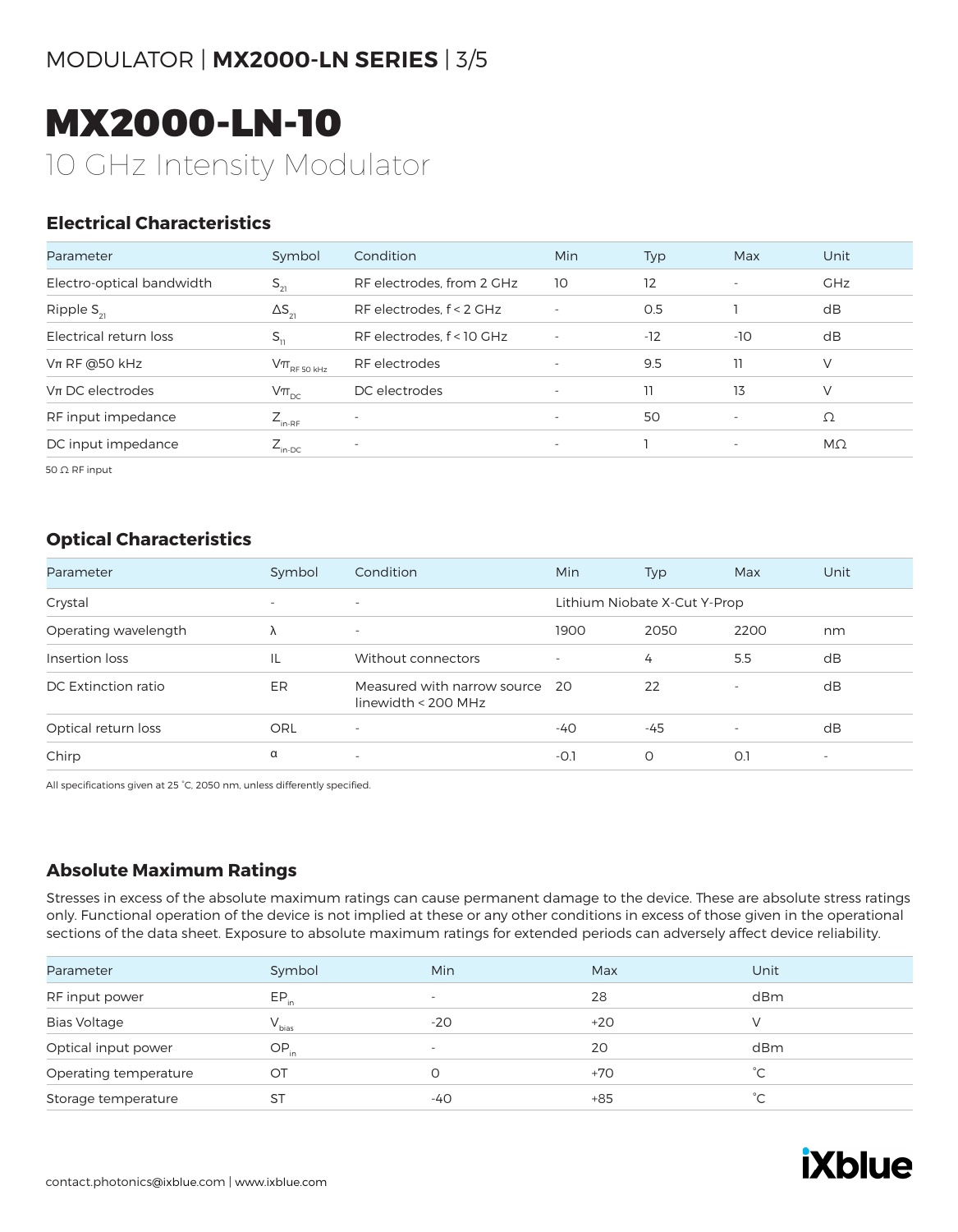## MODULATOR | **MX2000-LN SERIES** | 4/5

# MX2000-LN-01 & 10



MX2000-LN-01 Typical  $S_{11}$  Curve

MX2000-LN-10 Typical  $S_{21}$  Curve

MX2000-LN-10 Typical  $S_{11}$  Curve



# **iXblue**